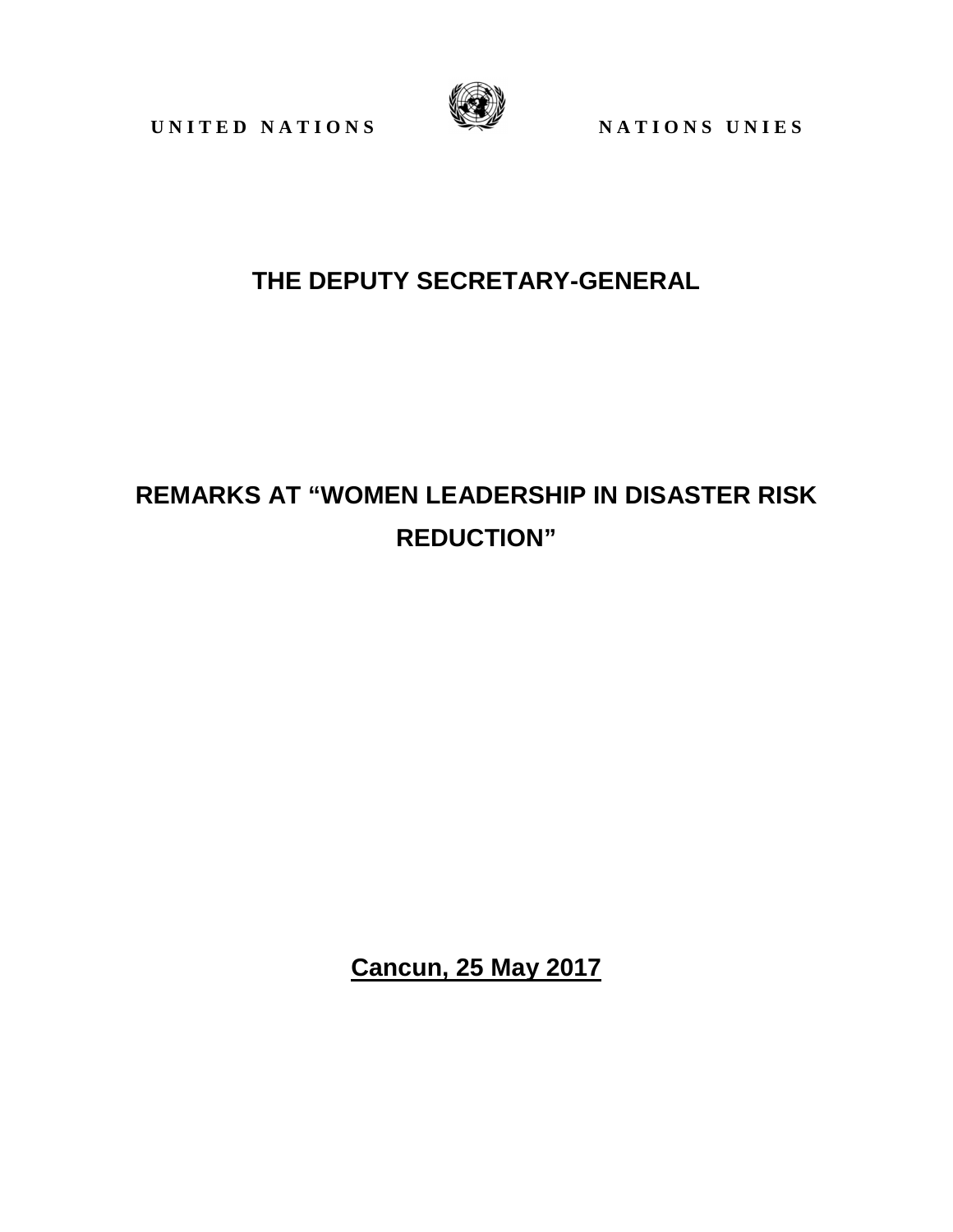## **[salutations]**

**I am honoured to be with you today to discuss "Women Leadership in Disaster Risk Reduction".** 

**As a woman from Africa having spent a career in development in the public and private sectors and civil society, this theme strongly resonates.** 

**It is one of the most critical challenges that needs to be addressed at all levels in order to achieve the Sustainable Development Goals and build a safer, more equitable world for all.** 

**The SDGs will shape the international development agenda over the next 15 years.** 

**The aim is clear: to transform the course of the 21st century by addressing key challenges such as poverty, inequality and violence against women, as well as protecting the environment, promoting full and decent employment, peace and social justice.**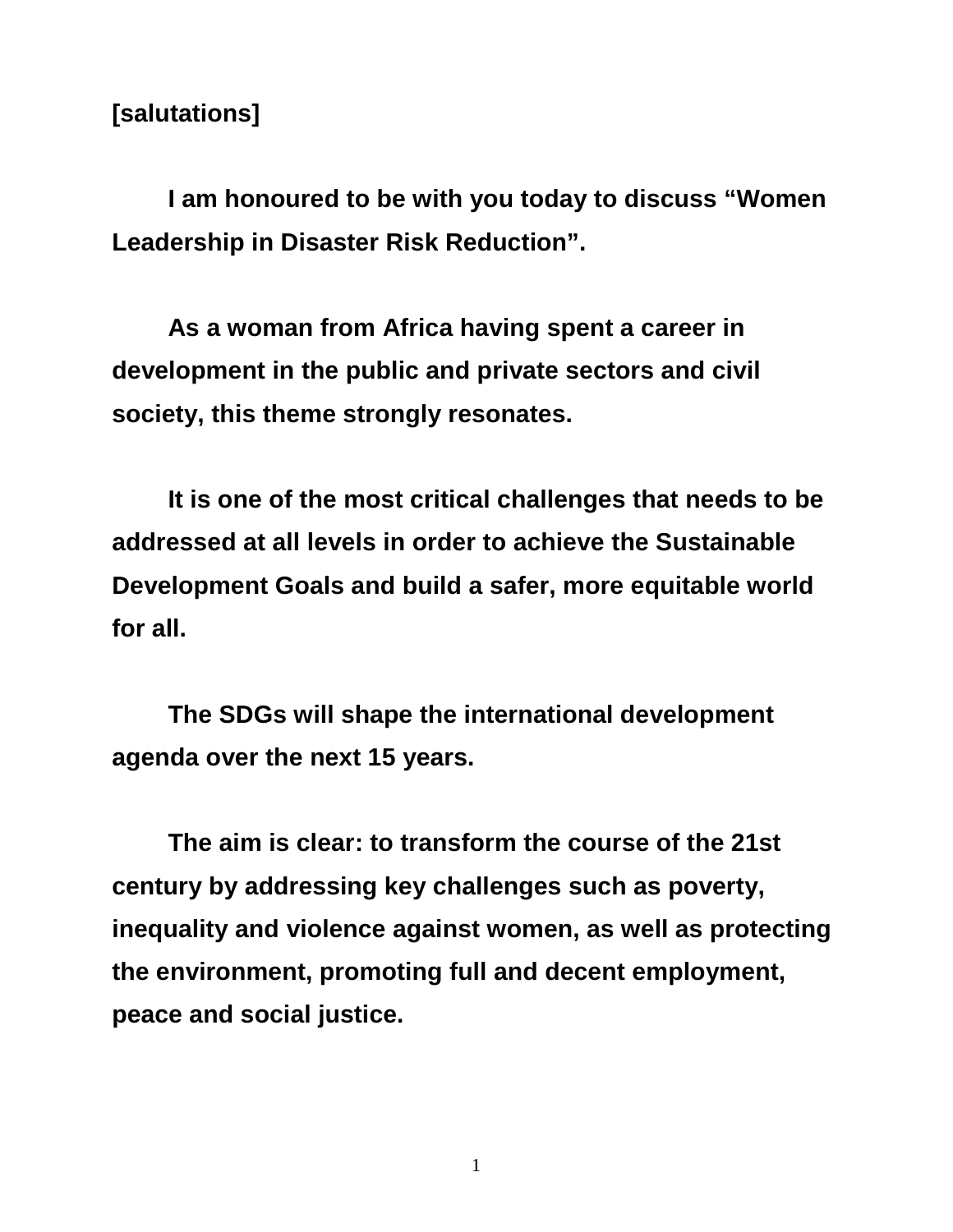**Women's leadership and empowerment are critical to all the Goals.** 

**That is why there is a stand-alone Goal – Goal 5 -- on gender equality and women's empowerment and a specific target on women's participation and leadership at all levels of decision making.** 

**Women have a right to equality in all areas.** 

**It must be embedded across institutional processes and legal systems, and upheld in both law and practices.** 

**In other words, all the other 16 Goals must reinforce the outcomes of Goal 5.** 

**We must cut the roots of gender discrimination wherever they appear to provide equal opportunities for all women and girls to access information, job opportunities and funding and to participate in and influence decisionmaking at all levels.** 

**Achieving gender equality and women's empowerment is particularly critical for disaster risk reduction.**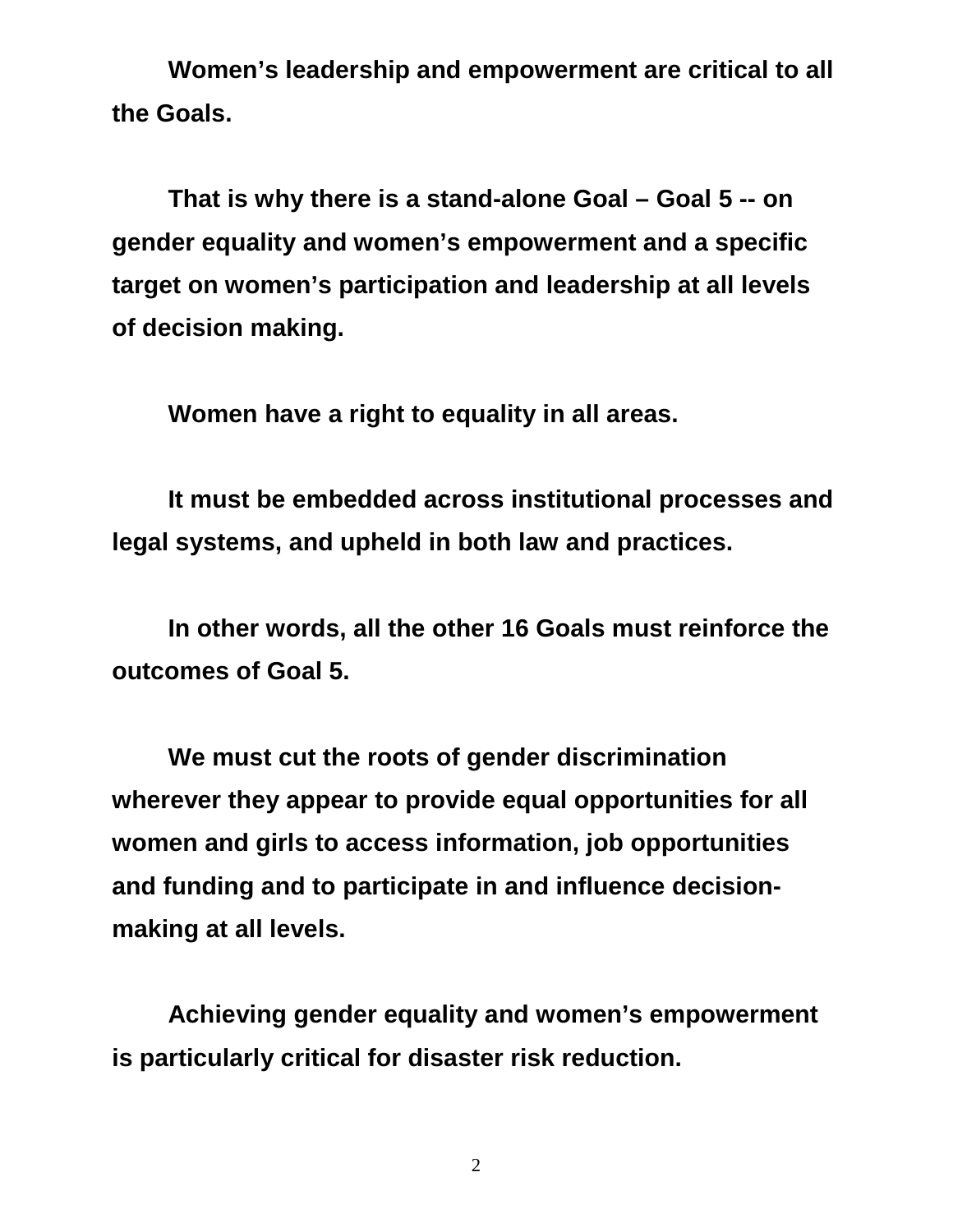**Due to prevailing socio-economic conditions, cultural beliefs and traditional practices, women and girls are more likely to be disproportionately affected by disasters** 

**These impacts include increased loss of livelihoods, rape, human rights violations, unequal access to life ensuring and relief resources and even increased levels of mortality during, and in the aftermath of, disasters.** 

**When the Tsunami hit the Indian Ocean, in some villages four times as many women died.** 

**The Sendai Framework supports an all-inclusive approach to disaster risk reduction that recognizes women's indispensable role and emphasizes distinct gender-specific capacities and vulnerabilities.** 

**Consistent advocacy over recent years has resulted in significant progress in recognizing the role of women and girls in disaster risk reduction and in recognizing the need for gender equality and parity.** 

**It is also important to note the constructive and productive role women play in disaster risk reduction, especially at the community level.**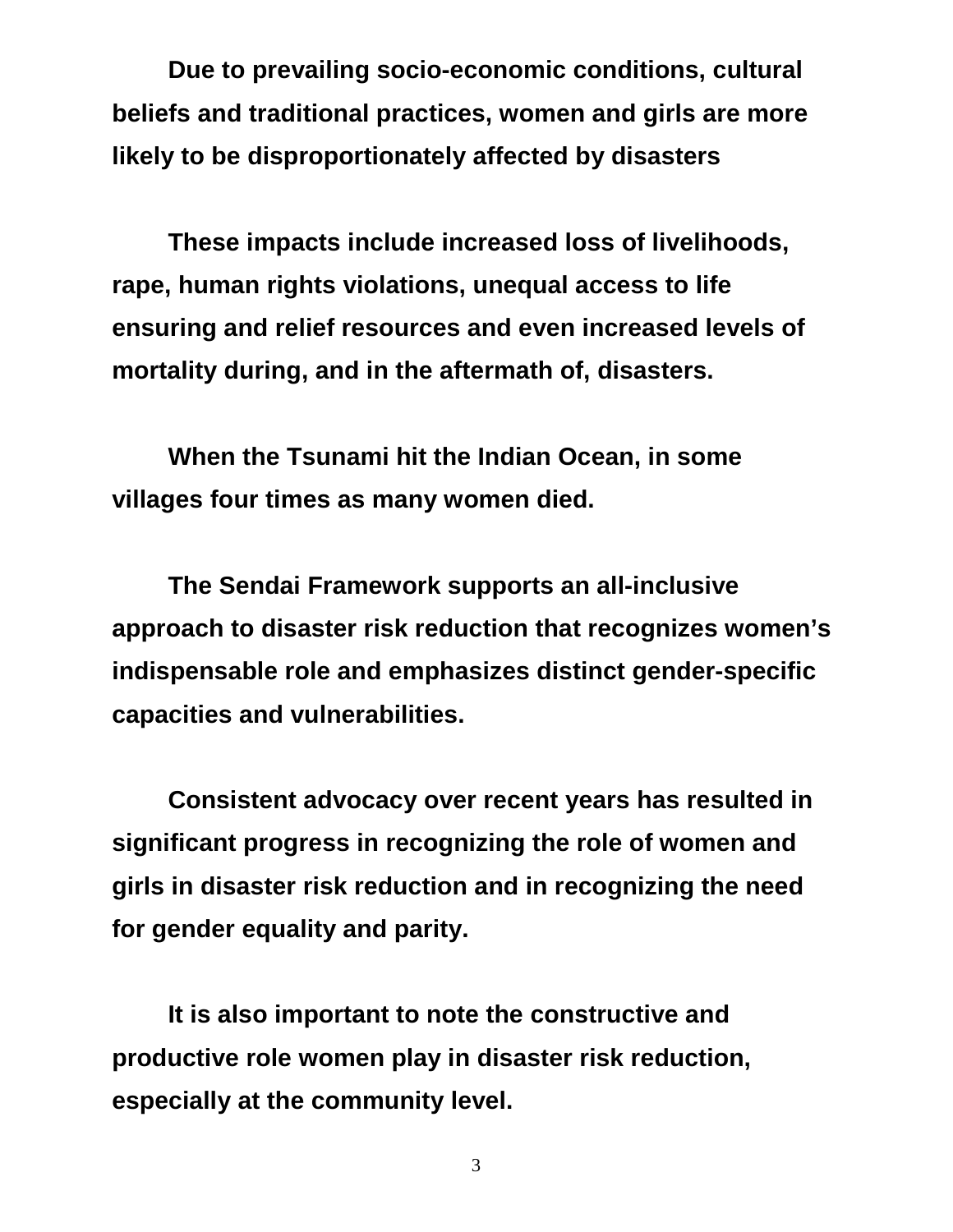**But more effort is required, in particular in providing adequate capacity building and education to empower women and girls and to promote their representation in disaster risk management and related decision-making processes.** 

**The challenge is now to identify practical ways to fully incorporate the knowledge and experiences of women in risk reduction planning and decision making in country plans, with support from the multilateral system.** 

**2020 is just around the corner and I would like to take this opportunity to urge all governments and local authorities present today to take immediate action to ensure the engagement of women and girls in decision-making, planning and budgeting, and in the design and implementation of gender-responsive national and local strategies for disaster risk reduction.** 

**This is what we all committed to do by adopting the Sendai Framework two years ago.** 

**And this is what is needed to successfully reduce disaster risk and to build long-term community resilience.**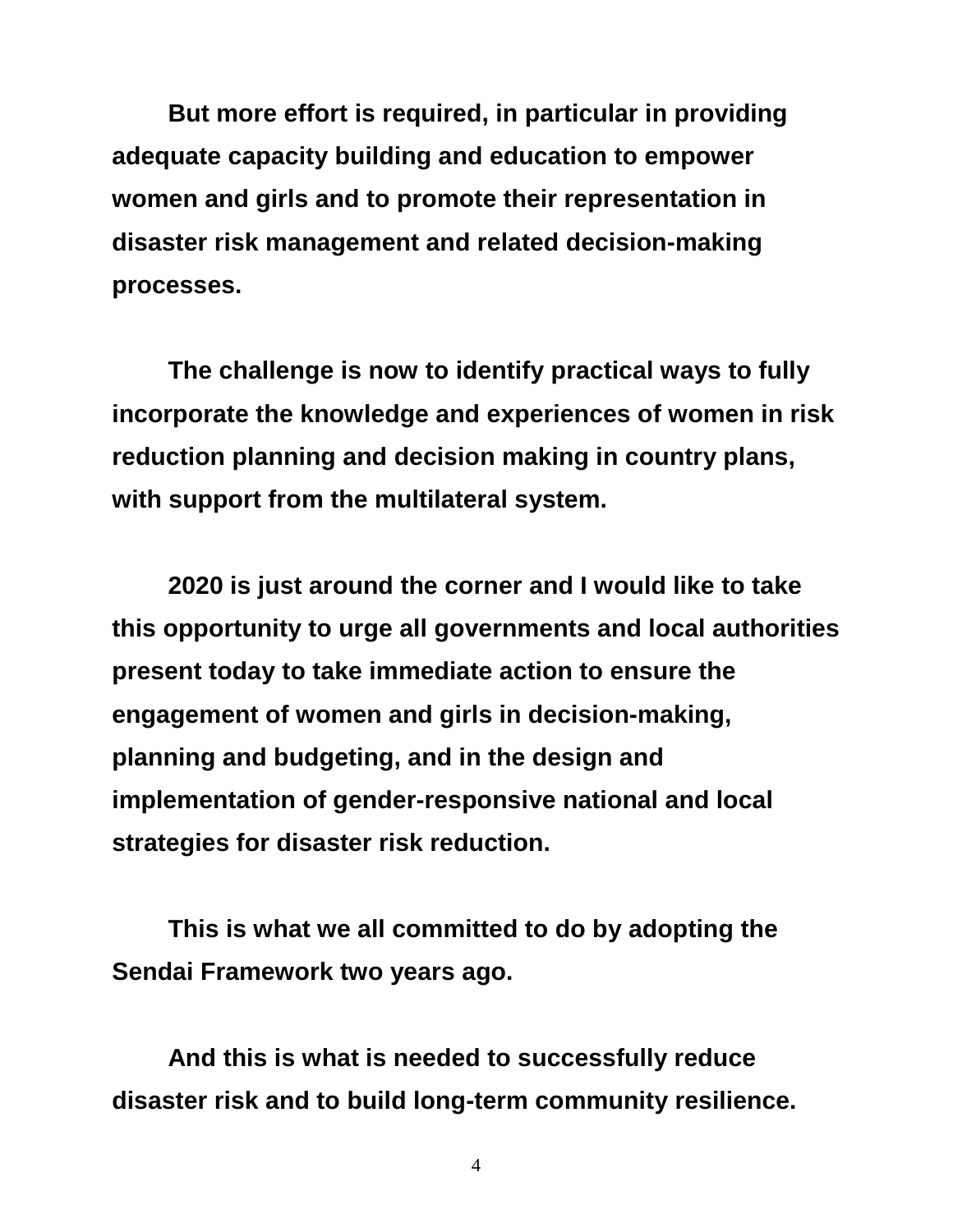**There are still glaring gaps in data and knowledge about the specific needs and challenges that women and girls face.** 

**In this regard, I welcome the work of the Open-Ended Intergovernmental Working Group on Indicators and Terminology relating to disaster risk reduction that made concrete recommendations to initiate or strengthen the collection of data on disaster loss, disaggregated by income, gender, age and disability.** 

**This is a major step forward.** 

**More action is however required to ensure systematic data collection and reporting, so the needs, capacity and contributions of women and girls finally become visible.** 

**In closing, I would like to extend my appreciation to UNISDR, UN Women and IFRC and all grass-root women groups, community leaders and local and national governments involved in addressing the gender dimension of disaster risk reduction.** 

**I would also like to commend the gender balance on this panel today.**